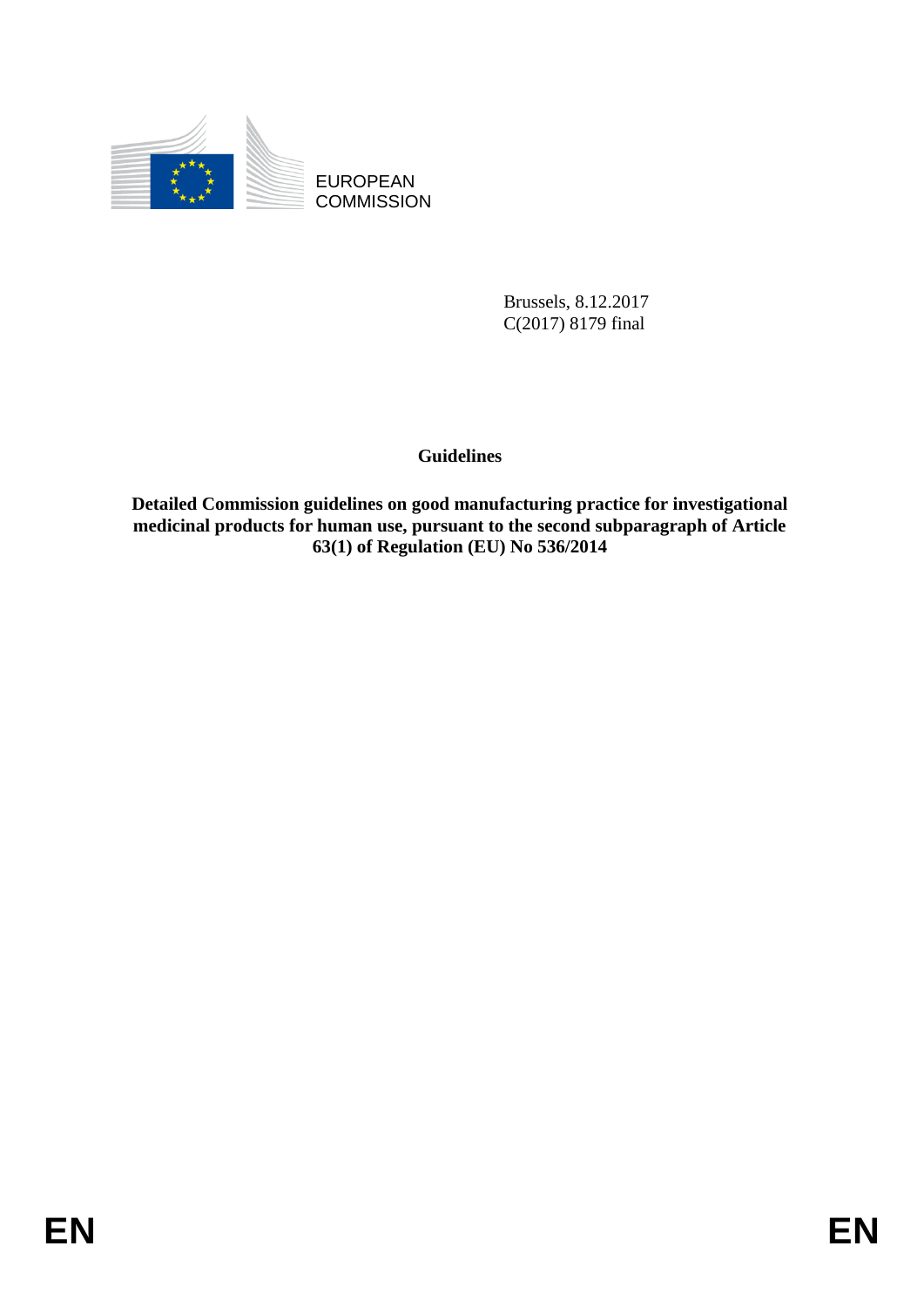#### **INTRODUCTION**

 These guidelines are based on the second subparagraph of Article 63(1) of Regulation 3 (EU) No  $536/2014^1$ .

 These guidelines complement Commission Delegated Regulation (EU) 2017/1569 of 23 May 2017 supplementing Regulation (EU) No 536/2014 on the good manufacturing practice for investigational medicinal products for human use and arrangements for  $\frac{1}{2}$  inspections<sup>2</sup> that has as its legal basis the first subparagraph of Article 63(1) of Regulation (EU) No 536/2014.

 These guidelines lay down appropriate tools to address specific issues concerning investigational medicinal products with regard to good manufacturing practice. The tools are flexible to provide for changes as knowledge of the process increases and appropriate to the stage of development of the product.

 An investigational medicinal product is defined in Article 2(5) of Regulation (EU) No 536/2014 as a medicinal product which is being tested or used as a reference, including as a placebo, in a clinical trial and manufacturing is defined as total and partial manufacture, as well as the various processes of dividing up, packaging and labelling (including blinding) in Article 2(24) of that Regulation.

 Article 63(1) of Regulation (EU) No 536/2014 provides that investigational medicinal products shall be manufactured by applying manufacturing practice which ensures the quality of such medicinal products in order to safeguard the safety of the subject and the reliability and robustness of clinical data generated in the clinical trial ("good manufacturing practice").

 Good manufacturing practice for investigational medicinal products is set out in Commission Delegated Regulation (EU) No 2017/1569 and in these guidelines.

 Furthermore, where applicable, the manufacturers and the competent authorities should also take into account the detailed guidelines referred to in the second paragraph of 27 Article 47 of Directive  $2001/83/EC^3$ , published by the Commission in the "Guide to good manufacturing practice for medicinal products and for investigational medicinal products" (EudraLex, Volume 4). Examples of applicable parts of EudraLex, Volume 4 to investigational medicinal products, not specifically mentioned in these guidelines, are

Part I, Chapters 2, and 6, and Part III.

 $\overline{a}$ <sup>1</sup> Regulation (EU) No 536/2014 of the European Parliament and of the Council of 16 April 2014 on clinical trials on medicinal products for human use, and repealing Directive 2001/20/EC (OJ L 158, 27.5.2014, p. 1).

 Commission Delegated Regulation (EU) 2017/1569 of 23 May 2017 supplementing Regulation (EU) No 536/2014 of the European Parliament and of the Council by specifying principles of and guidelines for good manufacturing practice for investigational medicinal products for human use and arrangements for inspections (OJ L 238/12, 16.09.2017).

 Directive 2001/83/EC of the European Parliament and of the Council of 6 November 2001 on the Community code relating to medicinal products for human use (OJ L 311, 28.11.201, p. 67).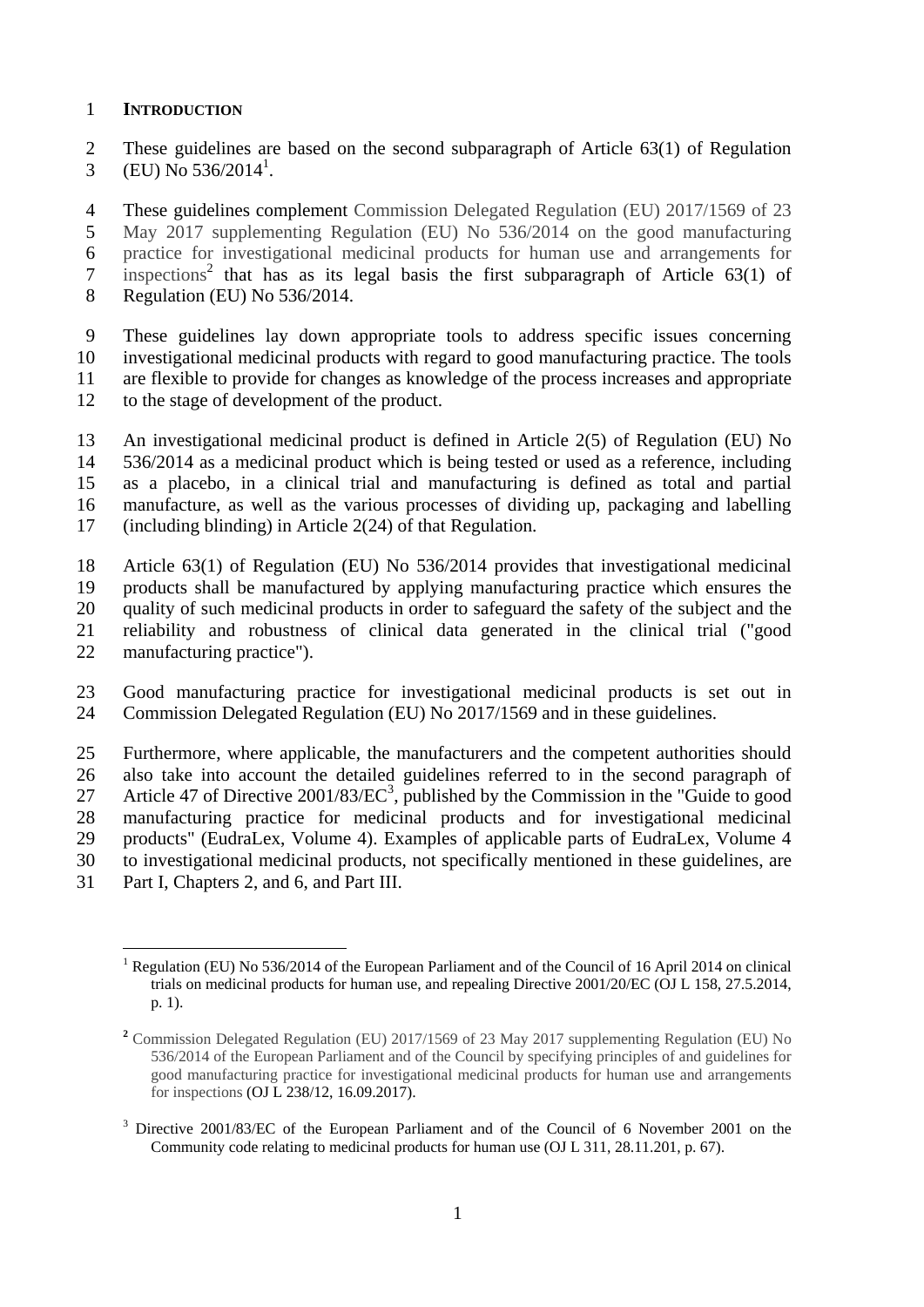With regard to EudraLex, Volume 4, Part II, it should be noted that Regulation (EU) No

536/2014 does not lay down requirements for good manufacturing practice for active

substances of investigational medicinal products. However, if a clinical trial is to be used

to support the application for a marketing authorisation, Part II of EudraLex, Volume 4

would need to be considered.

 Procedures need to be flexible to provide for changes as knowledge of the process increases and appropriate to the stage of development of the products.

 In clinical trials there may be added risk to the subjects compared to patients treated with authorised medicinal products. The application of good manufacturing practice for the manufacture and import of investigational medicinal products is intended to ensure that subjects are not placed at undue risk, and that the results of clinical trials are unaffected by inadequate quality, safety or efficacy arising from unsatisfactory manufacture or import. Equally, it is intended to ensure that there is consistency between batches of the same investigational medicinal product used in the same or different clinical trials and that changes during the development of an investigational medicinal product are adequately documented and justified.

 The production of investigational medicinal products involves added complexity in comparison with authorised medicinal products by virtue of lack of fixed routines, variety of clinical trial designs and consequent packaging designs. Randomisation and blinding add to that complexity an increased risk of product cross-contamination and mix-up. Furthermore, there may be incomplete knowledge of the potency and toxicity of the product and a lack of full process validation. Moreover, authorised products may be used which have been re-packaged or modified in some way. These challenges require personnel with a thorough understanding of and training in the application of good manufacturing practice to investigational medicinal products. The increased complexity in manufacturing operations requires a highly effective quality system.

 For manufacturers to be able to apply and comply with good manufacturing practice for investigational medicinal products, co-operation between manufacturers and sponsors of clinical trials is required. This co-operation should be described in a technical agreement between the sponsor and manufacturer, as referred to in recital 4 of Delegated Regulation (EU) No 2017/1569.

## **1. SCOPE**

 These guidelines apply to manufacture or import of investigational medicinal products for human use.

 For advanced therapy investigational medicinal products, Article 16 of Commission Delegated Regulation (EU) No 2017/1569 states that the requirements of good manufacturing practice shall be adapted to the specific characteristic of such products in accordance with a risk-based approach and consistent with good manufacturing requirements applicable to authorised advanced therapy medicinal products. Those adaptations are addressed in the Guidelines on good manufacturing practice for advanced 72 therapy medicinal products<sup>4</sup>. Therefore, these detailed guidelines on good manufacturing

 $\overline{a}$ <sup>4</sup> Commission guideline on good manufacturing practice for advanced therapy medicinal products, Eudralex Volume 4, Part IV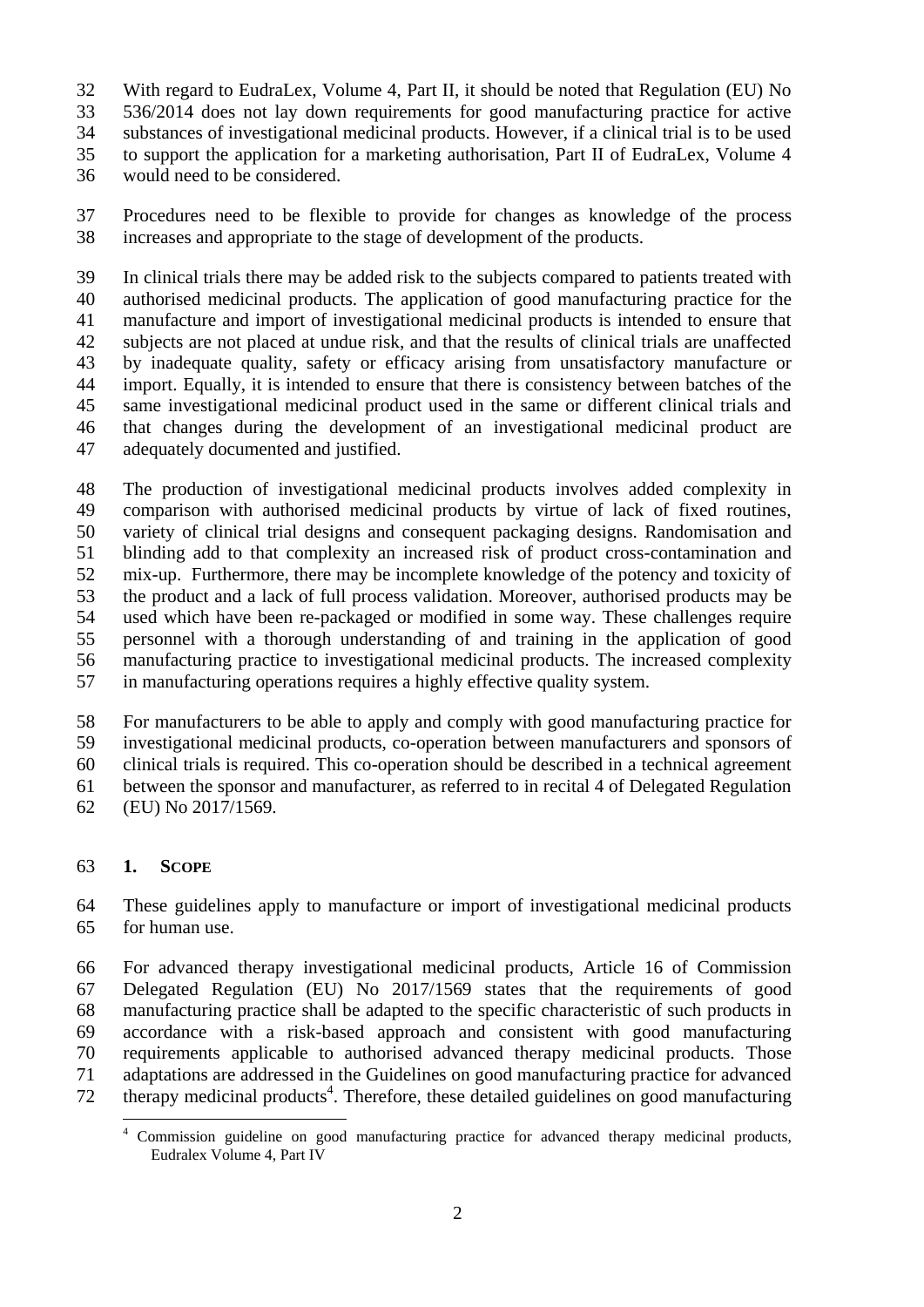- practice for investigational medicinal products for human use do not apply to manufacture or import of advanced therapy investigational medicinal products.
- Reconstitution of investigational medicinal products is not considered manufacturing, and therefore is not covered by this guideline.

 The reconstitution is understood as the simple process of dissolving or dispersing the investigational medicinal product for administration of the product to a trial subject, or diluting or mixing the investigation medicinal product with some other substance(s) used as a vehicle for the purpose of administering it to a trial subject.

 Reconstitution is not mixing several ingredients, including the active substance, together to produce the investigational medicinal product. An investigational medicinal product must exist before a process can be defined as reconstitution.

 The process of reconstitution has to be undertaken as close in time as possible to administration and has to be defined in the clinical trial application dossier and document available at the clinical trial site.

 These guidelines do not apply to the processes referred to in Article 61(5) of Regulation (EU) No 536/2014. Member States should make those processes subject to appropriate and proportionate requirements to ensure subject safety and reliability and robustness of the data generated in the clinical trial.

#### **2. PHARMACEUTICAL QUALITY SYSTEM**

 The pharmaceutical quality system required of the manufacturer according to Article 5 of Commission Delegated Regulation (EU) No 2017/1569 and designed, set-up and verified by the manufacturer should be described in written procedures taking into account EudraLex, Volume 4, Part I, Chapter 1, as applicable, to investigational medicinal products.

 The product specifications and manufacturing instructions may be changed during development but full control and traceability of the changes should be documented and maintained. Deviations from any predefined specifications and instructions should be registered, investigated and corrective and preventive action measures initiated as appropriate.

 The selection, qualification, approval and maintenance of suppliers of starting materials, together with their purchase and acceptance, should be documented as part of the pharmaceutical quality system to ensure the integrity of the supply chain and protect against falsified products. The level of supervision should be proportionate to the risks posed by the individual materials, taking into account their source, manufacturing process, supply chain complexity and the final use to which the material is put in the investigational medicinal product. The supporting evidence for each supplier approval and material approval should be documented and maintained.

### **2.1. Product specification file**

 Products specification file, in light of Article 2(3) of Commission Delegated Regulation (EU) No 2017/1569, brings together and contains all of the essential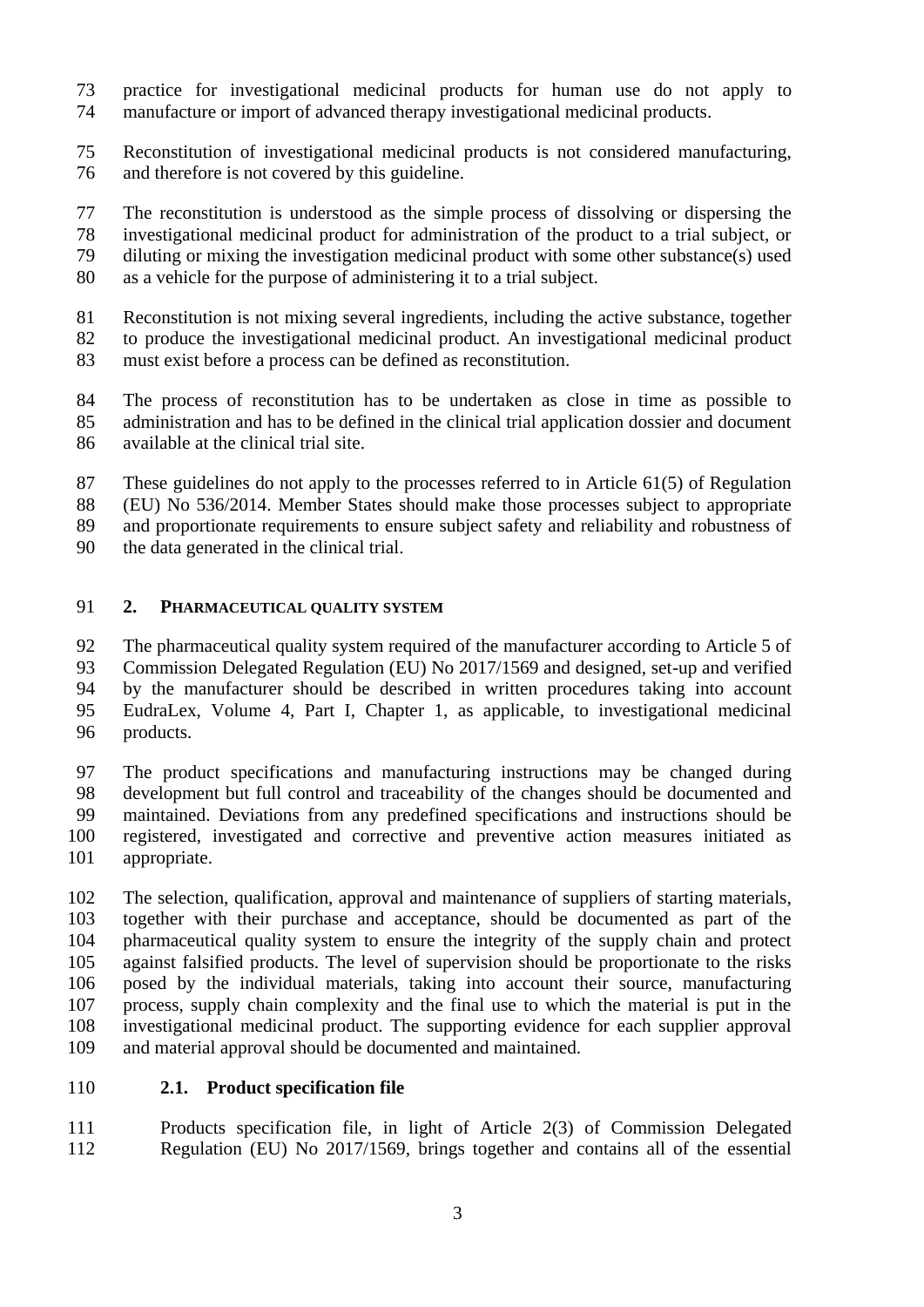reference documents to ensure that investigational medicinal products are manufactured according to good manufacturing practice for investigational medicinal products and the clinical trial authorisation. The products specification files is one of the essential elements of pharmaceutical quality system.

 Applicable sections of the product specification file should be available at the start of manufacturing of the first batch of investigational medicinal product for a clinical trial.

 The product specification file should be continually updated as development of the product proceeds, ensuring appropriate traceability to the previous versions. It should include or refer to at least the following documents:

- i. Specifications and analytical methods for starting materials, packaging 124 materials, intermediate product, bulk product and finished product;
- ii. Manufacturing methods;
- 126 iii. In-process testing and methods;
- iv. Approved label copy;
- v. Relevant clinical trial authorisations and amendments thereof, clinical trial protocol and randomisation codes, as appropriate;
- vi. Relevant technical agreements with contract givers and acceptors, as appropriate;
- 132 vii. Stability plan and reports;
- viii. Details of plans and arrangements for reference and retention samples;
- ix. Storage and transport conditions;
- x. Details of the supply chain including manufacturing, packaging, labelling and testing sites for the investigational medicinal products, preferably in the format of a comprehensive diagram.
- This list of documents is neither exhaustive nor exclusive.
- The contents of the product specification file will vary depending on the product and the stage of development.
- Where different manufacturing steps are carried out at different locations under the responsibility of different qualified persons, it is acceptable to maintain separate files limited to information of relevance to the activities at the respective locations. The manufacturing site should have access to the necessary documentation of the product specification file, including changes, to enable the relevant activities to be performed.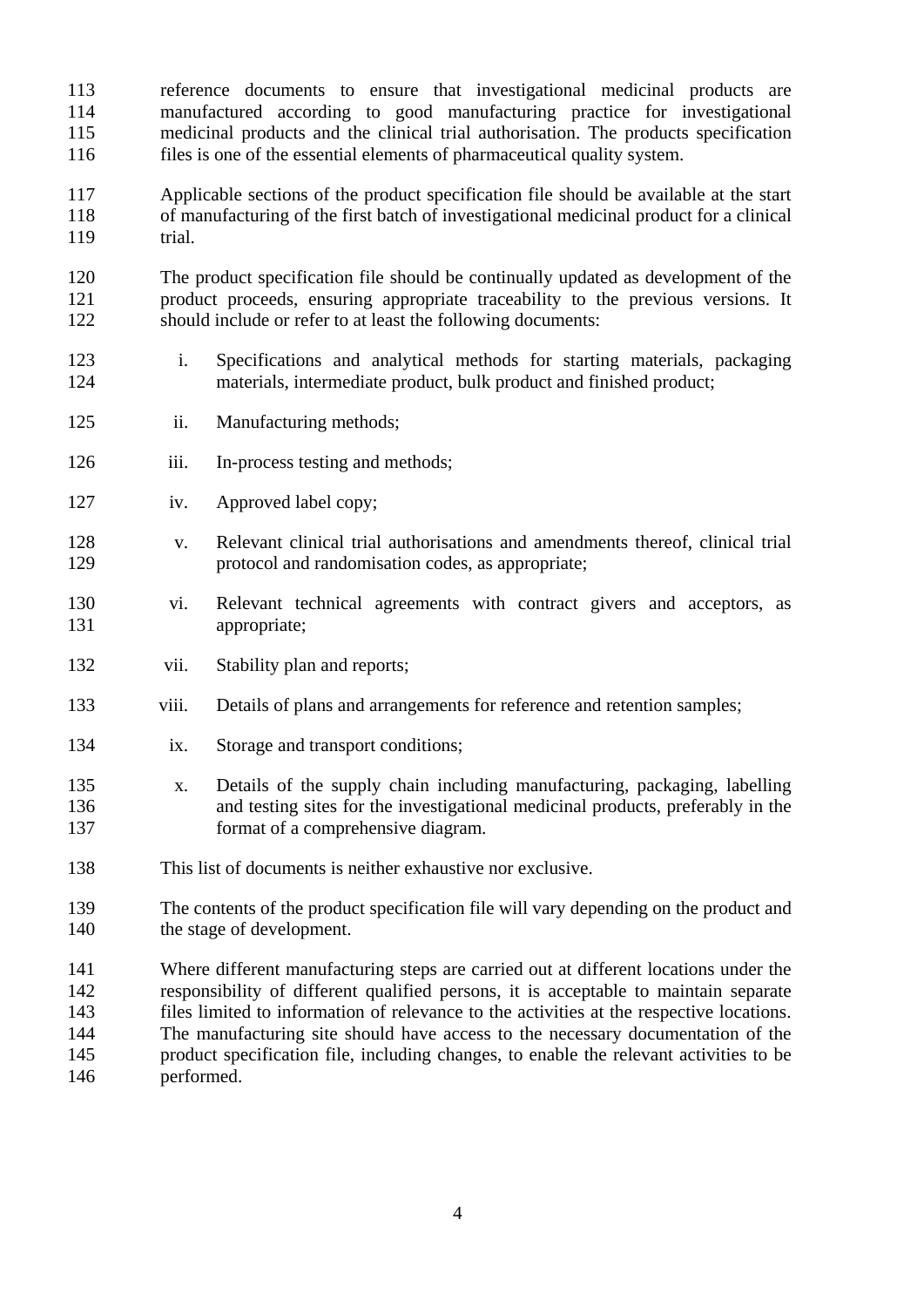### **3. PERSONNEL**

 The requirements as regards the personnel are defined in Article 6 of Commission Delegated Regulation (EU) No 2017/1569. The EudraLex, Volume 4, Part I, Chapter 2 should also be taken into account as appropriate.

 All personnel involved with the manufacture, import, storage or handling of investigational medicinal products should be appropriately trained in the requirements specific to these types of product.

 Even where the number of staff involved in the manufacturing or import of investigational medicinal products is small, there should be, for each batch, separate people responsible for production and quality control.

157 The qualified person has to fulfil the conditions of qualification set out in Article 49(2)<br>158 and (3) of Directive 2001/83/EC, as per Article 61(2)(b) of Regulation (EU) No and (3) of Directive 2001/83/EC, as per Article  $61(2)(b)$  of Regulation (EU) No 536/2014.

 The responsibilities of the qualified person are set out in Article 62 of Regulation (EU) No 536/2015 and further elaborated in Article 12 of Commission Delegated Regulation (EU) No 2017/1569.

 The qualified person that certifies the finished batch of investigational medicinal products for use in the clinical trial should ensure that there are systems in place that meet the requirements of good manufacturing practice and should have a broad knowledge of pharmaceutical development, clinical trial processes and supply chain of the batch concerned.

#### **4. PREMISES AND EQUIPMENT**

 The toxicity, potency or sensitising potential may not be fully understood for investigational medicinal products and this reinforces the need to minimise all risks of cross-contamination. The design of equipment and premises, inspection/test methods and acceptance limits to be used after cleaning should reflect the nature of these risks and take account of the quality risk management principles detailed in EudraLex, Volume 4, Part I, Chapters 3 and 5.

 Consideration should be given to campaign manufacturing, where appropriate. Account should be taken of the solubility of the product in decisions about the choice of cleaning solvent.

 A quality risk management process, which includes a potency and toxicological evaluation, should be used to assess and control the cross-contamination risks presented by the investigational medicinal products manufactured. Factors that should be taken into account include:

- i. facility/equipment design and use;
- ii. personnel and material flow;
- iii. microbiological controls;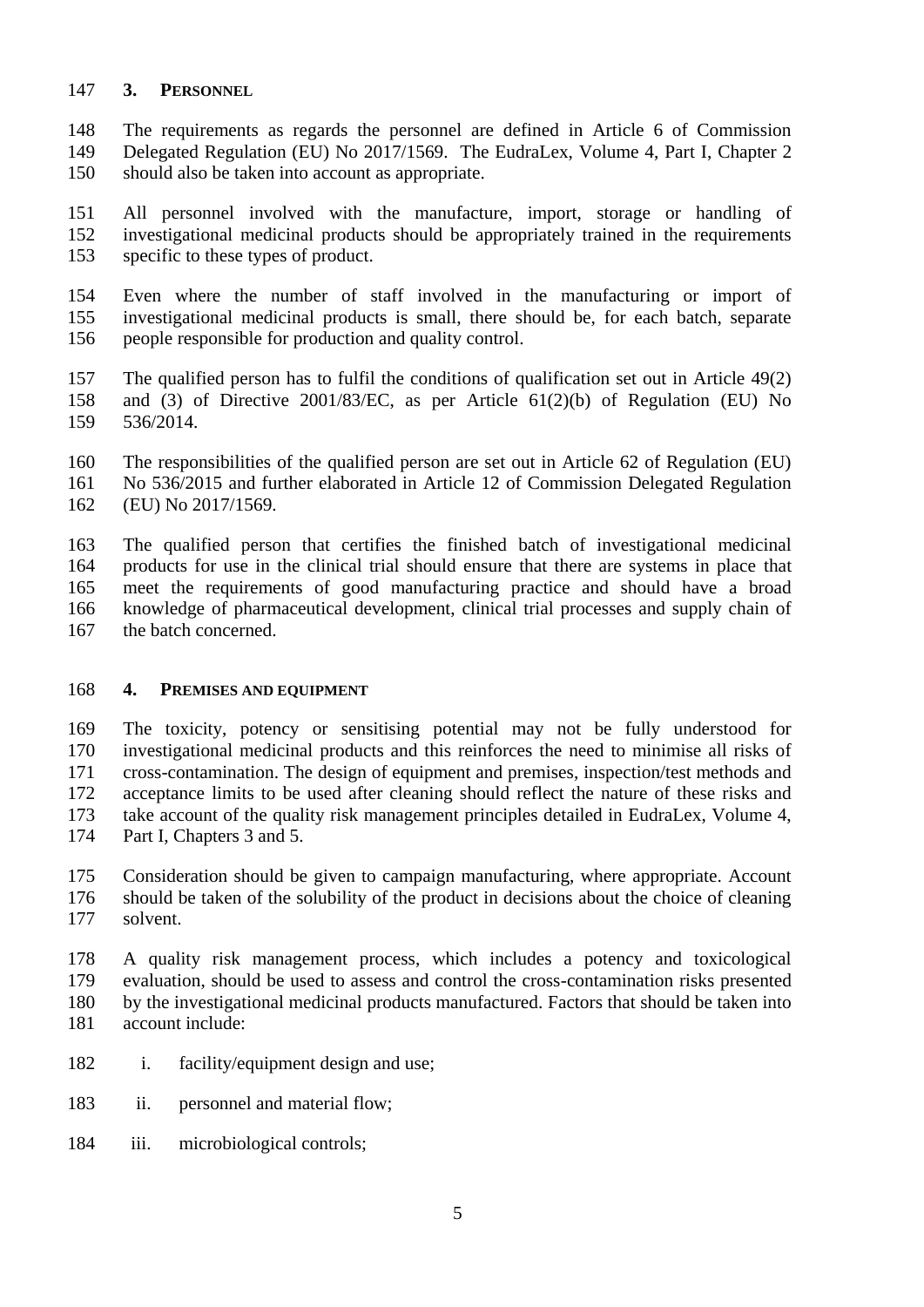- iv. physio-chemical characteristics of the active substance;
- v. process characteristics;
- vi. cleaning processes;
- vii. analytical capabilities relative to the relevant limits established from the evaluation of the investigational medicinal products.
- Premises and equipment are expected to be qualified in accordance with EudraLex, Volume 4, Annex 15.

## **5. DOCUMENTATION**

 Documentation should be generated and controlled in line with the principles detailed in EudraLex, Volume 4, Part I, Chapter 4. The retention period for instructions and records required to demonstrate compliance with good manufacturing practice should be defined according to the type of document while complying with the requirement of Article 8 of Commission Delegated Regulation (EU) No 2017/1569, where relevant. In line with Article 8(1) of the above mentioned Delegated Regulation the documentation shall be consisted with the Product Specification File. Documents which are part of the Products Specification File shall be retained for the period of at least 5 years as required by Article 201 8(3) of the Delegated Regulation.

 The sponsor has specific responsibilities for document retention of the clinical trial master file according to Article 58 of Regulation (EU) No 536/2014 and is required to retain such documentation for at least 25 years after the end of the trial. If the sponsor and the manufacturer are not the same entity, the sponsor has to make appropriate arrangements with the manufacturer to fulfil the sponsor's requirement to retain the clinical trial master file. Arrangement for retention of such documents and the type of documents to be retained should be defined in an agreement between the sponsor and manufacturer.

**5.1. Specification and instructions**

 Specifications for starting materials, immediate packaging materials, intermediate products, bulk products and finished products, manufacturing formulae and processing and packing instructions should be as comprehensive as possible given the current state of knowledge. They should be re-assessed during development and updated as necessary. Each new version should take into account the latest data, current technology used, regulatory and pharmacopoeial developments and should allow traceability to the previous document. Any changes should be carried out according to a written procedure which should address any implications for product quality such as stability and bioequivalence. The approval process for instructions and changes thereof shall include responsible personnel at the manufacturing site.

 Rationales for changes should be recorded and the consequences of a change on product quality and on any on-going clinical trials should be investigated and fully documented.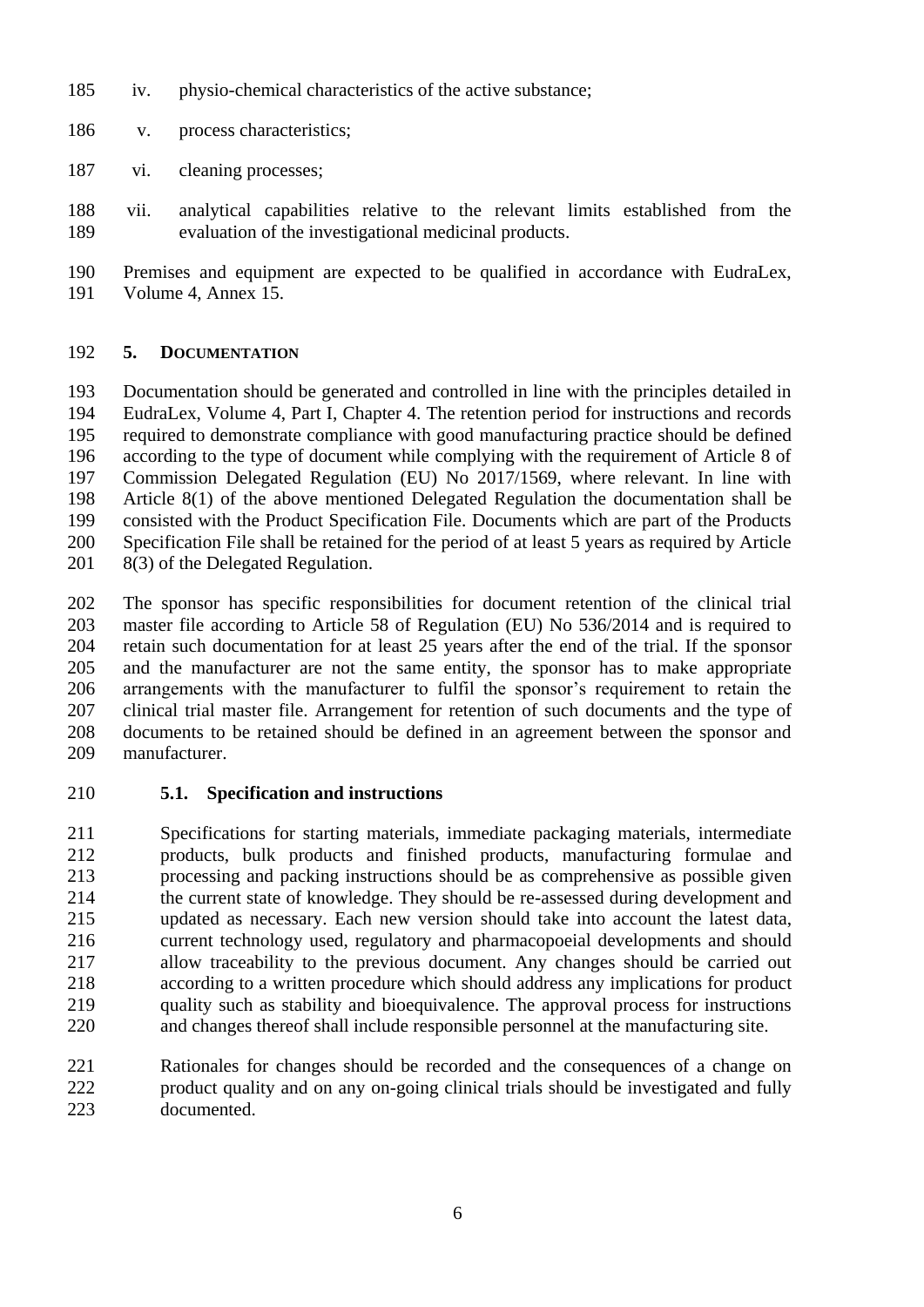## **5.2. Order**

 The manufacturer should retain the order for investigational medicinal products as part of the batch documentation. The order should request the processing and/or packaging of a certain number of units and/or their distribution and be given by or on behalf of the sponsor to the manufacturer. The order should be in writing, though it may be transmitted by electronic means, and be precise enough to avoid any ambiguity. It should be formally authorised by the sponsor or his representative and refer to the product specification file and the relevant clinical trial protocol as appropriate.

### **5.3. Manufacturing formulae and processing instructions**

 For every manufacturing operation or supply there should be clear and adequate written instructions and written records which are prepared using the specific clinical study information detailed in the product specification file. Records are particularly important for the preparation of the final version of the documents to be used in routine manufacture once the marketing authorisation is granted.

 The relevant information in the product specification file should be used to draft the detailed written instructions on processing, packaging, quality control testing, and storage, including storage conditions.

### **5.4. Packaging instructions**

 Investigational medicinal products are normally packed in an individual way for each subject included in the clinical trial. The number of units to be packaged should be specified prior to the start of the packaging operations, including units necessary for carrying out quality control and for any retention samples to be kept. Sufficient reconciliations should take place to ensure that the correct quantity of each product required has been accounted for at each stage of processing.

 Procedures should describe the specification, generation, testing, security, distribution, handling and retention of any randomisation code used for packaging investigational medicinal products as well as code-break mechanism. Appropriate records should be maintained.

### **5.5. Batch records**

 Batch records should be kept in sufficient detail for the sequence of operations to be accurately determined. These records should contain any relevant remarks which justify procedures used and any changes made, enhance knowledge of the product, develop the manufacturing operations and document deviations from predefined requirements.

 Batch manufacturing records should be retained by the manufacturer for at least 5 years after the completion or formal discontinuation of the last clinical trial in which the batch was used as set out in Article 8(3) of Commission Delegated Regulation (EU) No 2017/1569.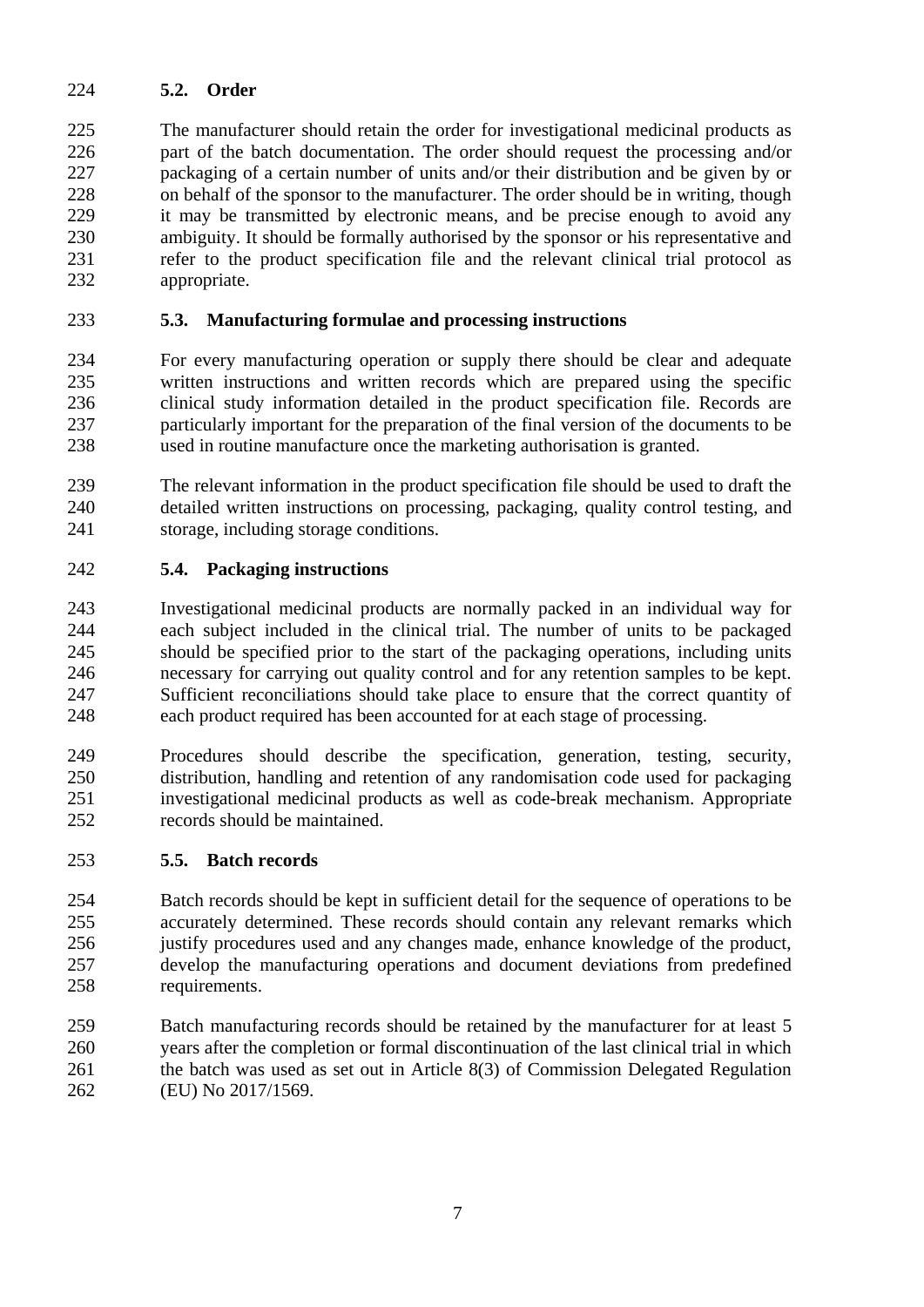### **6. PRODUCTION**

## **6.1. Packaging materials**

 Specifications and quality control checks should include measures to guard against unintentional unblinding due to changes in appearance between different batches of packaging materials.

## **6.2. Manufacturing operations**

 During development critical parameters should be identified and in-process controls primarily used to control the process. Provisional production parameters and in- process controls may be deduced from prior experience, including that gained from earlier development work. Careful consideration by key personnel is called for in order to formulate the necessary instructions and to adapt them continually to the experience gained in production. Parameters identified and controlled should be 275 iustifiable based on knowledge available at the time.

- In line with Article 9(3) of Delegated Regulation, the manufacturing process is not to be validated to the extent necessary for routine production but shall be validated in its entirety, as far as is appropriate taking into account the stage of product development. It should be documented in accordance with the requirements detailed in EudraLex, Volume 4, Annex 15. Article 9(3) of Commission Delegated Regulation (EU) No 2017/1569 states also that the manufacturer shall identify the process steps that safeguard the safety of the subject and the reliability and robustness of the clinical trial data generated in the clinical study.
- To avoid cross-contamination, written cleaning procedures and analytical methods to verify the cleaning process should be available.
- For sterile products, the validation of sterilising processes should be of the same standards as for authorised medicinal products and take account of the principles for 288 the manufacture of sterile medicinal products detailed EudraLex, Volume 4, Annex 1. Likewise, when required, virus inactivation/removal and removal of other impurities of biological origin should be demonstrated, to assure the safety of biotechnologically derived and biological products by following the scientific principles and techniques defined in the available guidance in this area.
- Validation of aseptic processes presents special problems where the batch size is small; in these cases, the number of units filled may be the maximum number filled in production. If practicable, and otherwise consistent with simulating the process, a larger number of units should be filled with media to provide greater confidence in the results obtained. Filling and sealing is often a manual or semi-automated operation presenting great challenges to sterility so enhanced attention should be given to operator training and validating the aseptic technique of individual operators.

## **6.3. Modification of comparator products**

 If a product is modified, data should be available (e.g. stability, comparative dissolution or bioavailability) to demonstrate that these changes do not significantly alter the original quality characteristics of the product.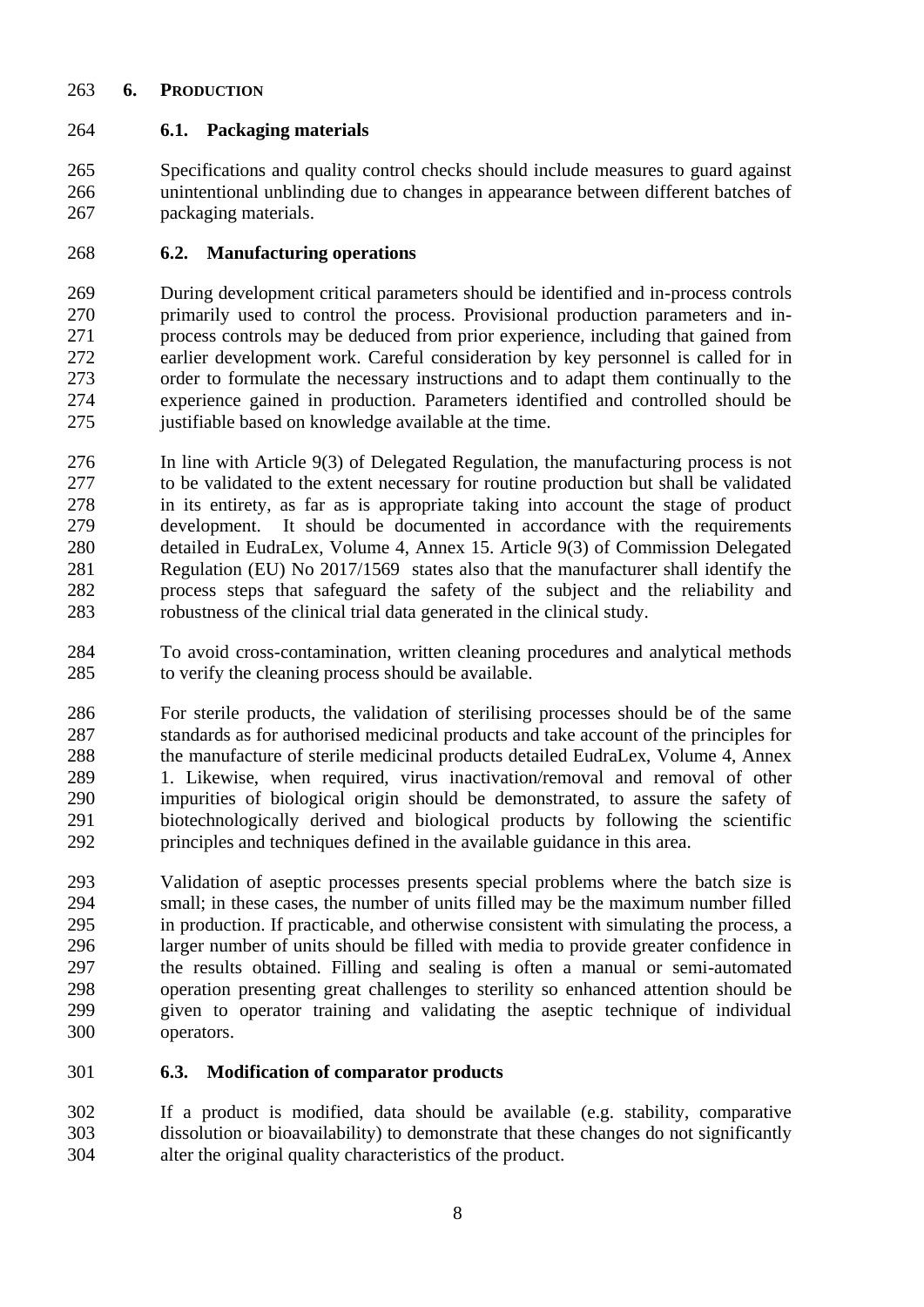The expiry date stated for the comparator product in its original packaging might not be applicable to the product where it has been repackaged in a different container that may not offer equivalent protection, or be compatible with the product. A suitable retest date, taking into account the nature of the product, the characteristics of the container and the storage conditions to which the product may be subjected, should be determined by or on behalf of the sponsor. Such a date should be justified and must not be later than the expiry date of the original package. There should be compatibility of expiry dating and clinical trial duration.

 A reference sample of comparator product, which has been repackaged or over encapsulated for blinding purposes, should be taken at a point representative of the additional processing and retained, as the additional processing step could have an impact on stability or be needed for identification purposes in the event of a quality defect investigation, which would not be covered by the commercial retained sample.

## **6.4. Blinding operations**

 Where products are blinded, systems should be in place to ensure that the blind is achieved and maintained while allowing for identification of "blinded" products, when necessary, including batch numbers of the products before the blinding operation. Rapid identification of product should also be possible in an emergency. Where the manufacturer has been delegated the responsibility for generation of randomisation codes, the manufacturer should enable that unblinding information is available to the appropriate responsible investigator site personnel before investigational medicinal products are supplied.

 Where products are blinded, the expiry date assigned should be stated at the expiry of the shortest dated product so that the blinding is maintained.

# **6.5. Packaging**

 During packaging of investigational medicinal products, it may be necessary to handle different products on the same packaging line at the same time. The risk of product unintentional mixing (mix-ups) must be minimised by using appropriate procedures and/or specialised equipment as appropriate and relevant staff training. Documentation must be sufficient to demonstrate that appropriate segregation has been maintained during any packaging operations.

 Packaging and labelling of investigational medicinal products are likely to be more complex and more liable to errors which are also harder to detect than for authorised medicinal products, particularly when blinded products with similar appearance are used. Precautions against mislabelling such as reconciliation, line clearance, in- process control checks by appropriately trained staff should accordingly be intensified.

 The packaging must ensure that the investigational medicinal product remains in good condition during transport and storage at intermediate destinations. Any opening or tampering of the outer packaging during transport should be readily discernible.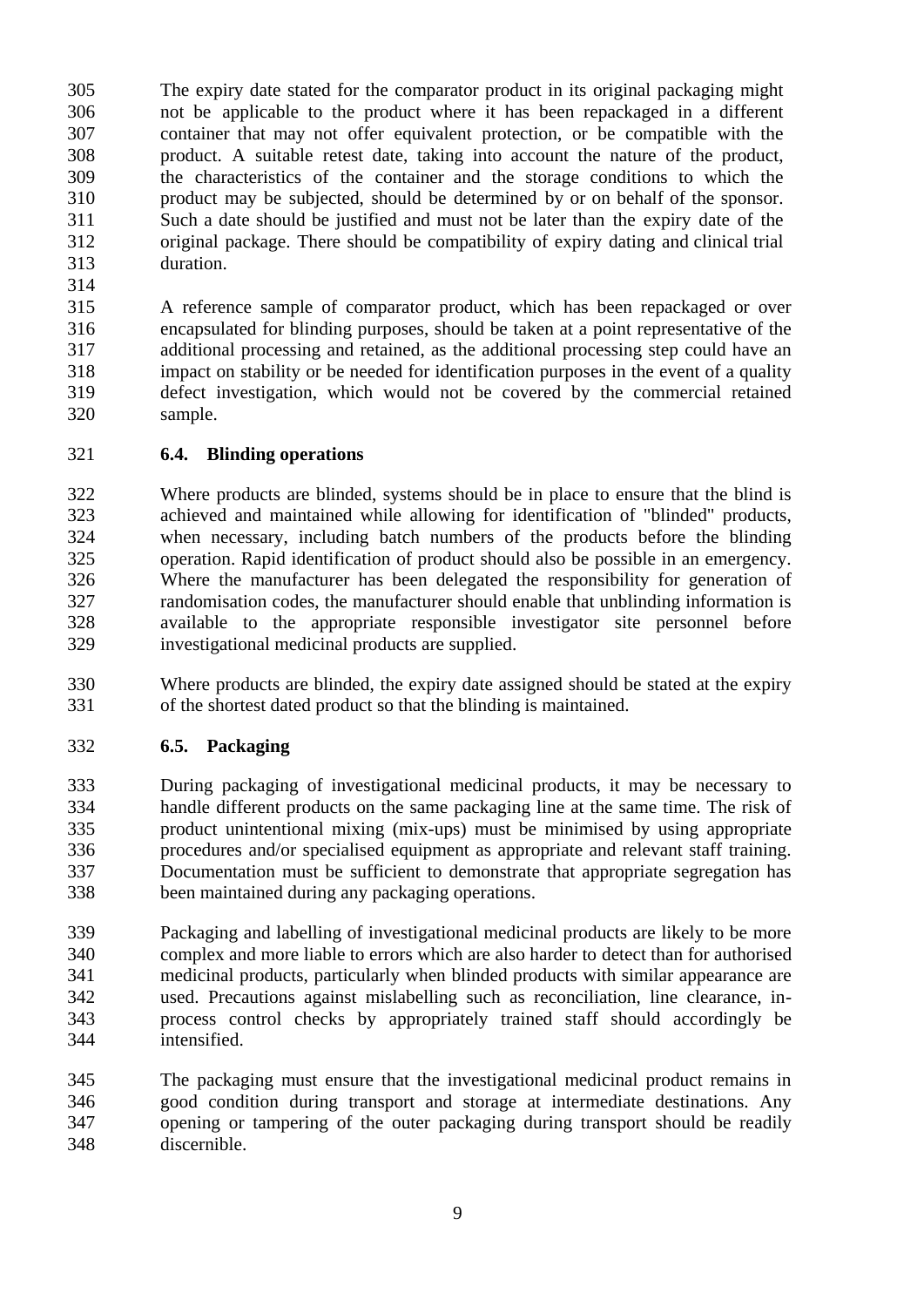Re-packaging operations may be performed by authorised personnel at a hospital, health centre or clinic that meet the requirements of Article 61(5)(a) of Regulation (EU) No 536/2014.

### **6.6. Labelling**

 Labelling of investigation medicinal products shall comply with the requirements of Article 66, 67, 68 and 69 of Regulation (EU) No 536/2014. A list of information which shall appear on the labelling is set out in Annex VI to the said Regulation. The labelling operation should be performed at an authorised manufacturing site that complies with the requirements of Article 61(1) of Regulation (EU) No 536/2014.

 If it becomes necessary to change the expiry date, an additional label should be affixed to the investigational medicinal product. This additional label should state the new expiry date and repeat the batch number and clinical trial reference number. It may be superimposed on the old expiry date, but for quality control reasons, not on the original batch number.

 The re-labelling operation should be performed by appropriately trained staff in accordance with good manufacturing practice principles and specific standard operating procedures and should be checked by a second person. This additional labelling should be properly documented in the batch records. To avoid mistakes the additional labelling activity should be carried out in an area which is partitioned or separated from other activities. A line clearance at the start and end of activity should be carried out and label reconciliation performed. Any discrepancies observed during reconciliation should be investigated and accounted for before release.

 The re-labelling operation may be performed by authorised personnel at a hospital, health centre or clinic that meet the requirements of Article 61(5)(a) of Regulation (EU) No 536/2014.

## **7. QUALITY CONTROL**

 According to Article 10 of Commission Delegated Regulation (EU) No 2017/1569, the manufacturer is required to establish and maintain a quality control system placed under the authority of a person who has the requisite qualifications and is independent of production.

 As processes may not be standardised or fully validated, testing takes on more importance in ensuring that each batch meets the approved specification at the time of testing.

Quality control of the investigational medicinal product, including comparator product,

- should be performed in accordance with the information submitted according to Article 25 of Regulation (EU) No 536/2014, as authorised by the Member State.
- Verification of the effectiveness of blinding should be performed and recorded.

 Retention periods for samples of investigational medicinal products have to fulfil the requirements of Article 10(4) of Commission Delegated Regulation (EU) No 2017/1569.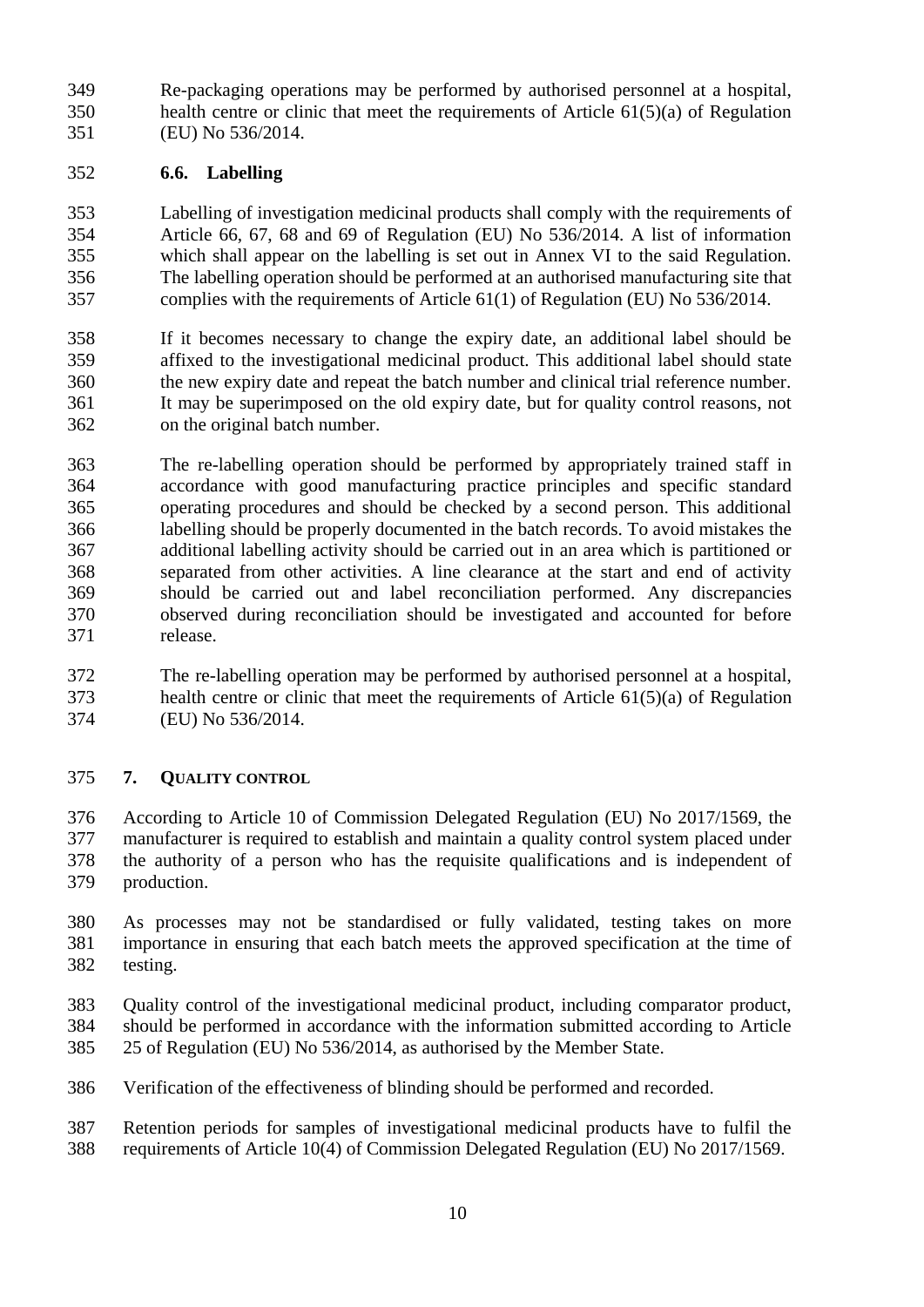Samples are retained to fulfil two purposes: firstly, to provide a sample for future analytical testing, and secondly, to provide a specimen of the finished investigational medicinal product which may be used in the investigation of a product quality defect. Samples may therefore fall into two categories:

- Reference sample: a sample of a batch of starting material, packaging material or finished product which is stored for the purpose of being analysed should the need arise. Where stability permits, reference samples from critical intermediate stages, e.g. those requiring analytical testing and release, or intermediates which are transported outside of the manufacturer's control, should be kept.
- Retention sample: a sample of a fully packaged unit from a batch of finished product. It is stored for identification purposes. For example, presentation, packaging, labelling, package leaflet, batch number, expiry date should the need arise during the shelf life of the batch concerned.

 There may be exceptional circumstances where this requirement can be met without retention of duplicate samples, e.g. where small amounts of a batch are packaged for different markets or in the production of very expensive medicinal products.

 For retention samples it is acceptable to store information related to the final packaging as written, photographic or electronic records, if such records provide sufficient information, e.g. examples of packaging, labelling and any accompanying documentation to permit investigations associated with the use of the product. In case of electronic records, the system should comply with the requirements of EudraLex, Volume 4, Annex 11.

- Where reference samples and retention samples are presented identically, i.e. as fully packaged units, the samples may be regarded as interchangeable.
- Samples are not expected of an investigational medicinal product which is an unblinded comparator in its original packaging and sourced from the authorised supply chain in the EU or of a product which holds a marketing authorisation granted by a national competent authority in the EU or by the European Commission.
- The storage location of samples should be defined in a technical agreement between the sponsor and the manufacturer(s) and should allow timely access by the competent authorities.
- Reference samples of finished product should be stored under defined storage conditions in the EU or in a third country where appropriate arrangements have been made by the Union with the exporting country to ensure that the manufacturer of the investigational medicinal product applies standards of good manufacturing practice at least equivalent to those laid down by the Union. In exceptional circumstances, the reference samples of the finished product may be stored by the manufacturer in another third country, in which case this should be justified and documented in a technical agreement between the sponsor, the importer in the EU and that manufacturer in the third country.
- The reference sample should be of sufficient size to perform, on at least two occasions, all critical quality attribute tests as defined in the investigational medicinal product dossier authorised by the Member State. Any exception to this should be justified to, and agreed with, the national competent authority.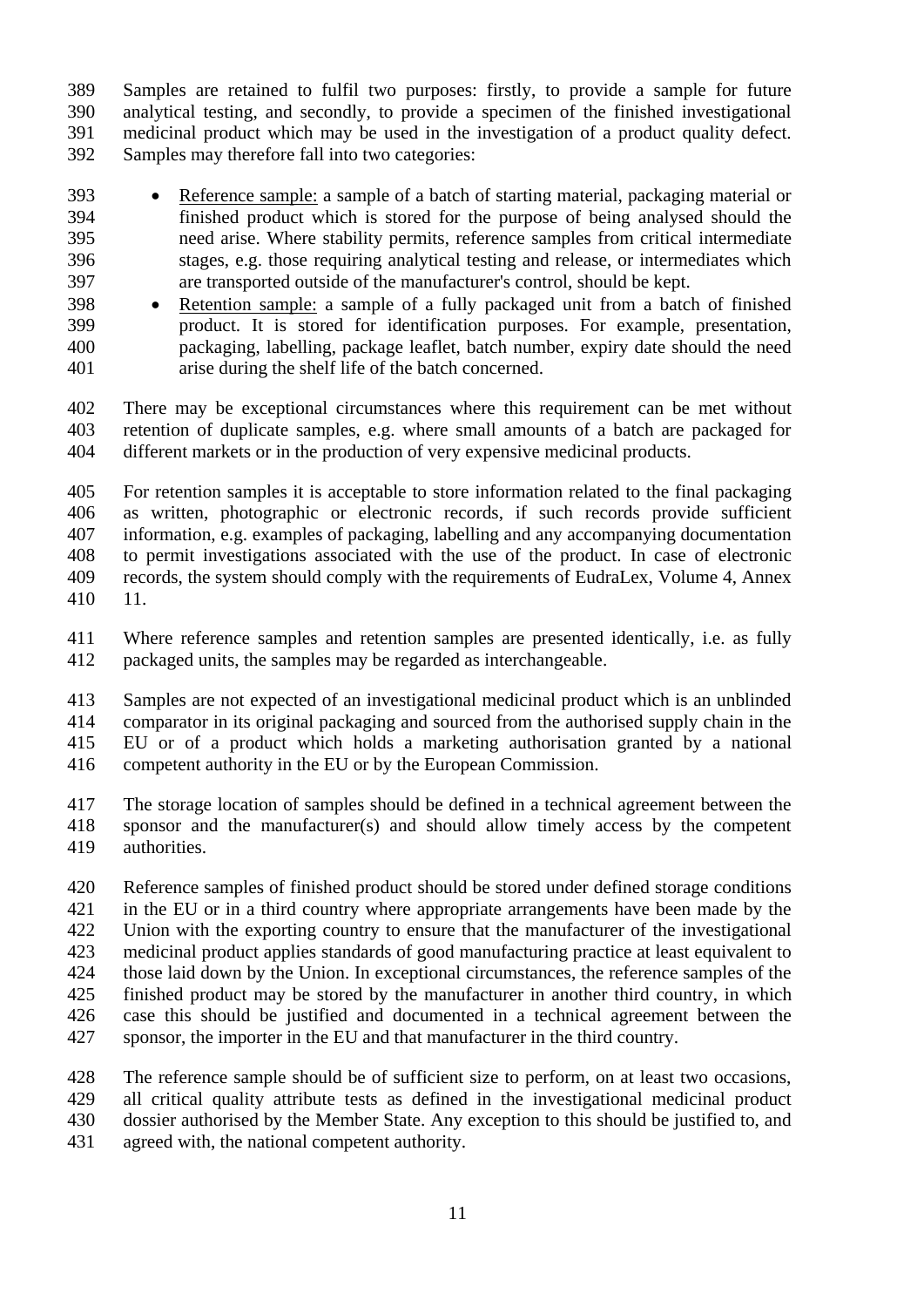### **8. RELEASE OF BATCHES**

 Release of investigational medicinal products should not occur until after the qualified person has certified in line with Article 62(1) of Regulation (EU) No 536/2014 that the requirements of Article 63(1) and (3) of Regulation (EU) No 536/2014 and those set out in Article 12 of the Commission Delegated Regulation (EU) No 2017/1569 are met.

 The duties of the qualified person in relation to investigational medicinal products are affected by the different circumstances that can arise and are referred to below:

- i. Product manufactured within the EU but not subject to an EU marketing authorisation: the duties are laid down in Article 62 of Regulation (EU) No 536/2014 and Article 12(1)(a) of the Delegated Regulation;
- ii. Product sourced from the open market within the EU in accordance with Article 80(b) of Directive 2001/83/EC and subject to a marketing authorisation granted by a competent authority in the EU, regardless of manufacturing origin: the duties are as described above. However, the scope of the certification can be limited to assuring that the products are in accordance with the authorisation of the clinical trial and any subsequent processing carried out by the manufacturer for the purpose of blinding, trial-specific packaging and labelling.
- iii. Product imported directly from a third country: the duties are laid down in Article 62 of Regulation (EU) No 536/2014 and Article 12(1)(b) of Delegated Regulation. Where investigational medicinal products are imported from a third country and they are subject to agreements concluded between the Union and that country, such as a Mutual Recognition Agreement (MRA), equivalent standards of good manufacturing practice apply provided any such agreement is operational for investigational medicinal products. In the absence of a MRA, the qualified person should determine that equivalent standards of good manufacturing practice apply through knowledge of the quality system employed at the manufacturer. This knowledge is normally acquired through audit of the manufacturer's quality systems. In either case, the qualified person may then certify on the basis of documentation supplied by the manufacturer in the third country and document the rationale for certification.
- The information in the product specification file should form the basis for assessment of the suitability for certification and release of a particular batch by the qualified person and should therefore be accessible to him or her.
- Assessment by the qualified person of each batch for certification prior to release should take account of the principles detailed in EudraLex, Volume 4, Annex 16 and may include as appropriate:
- i. Batch records, including control reports, in-process test reports and release reports demonstrating compliance with the product specification file, the order, protocol and randomisation code. These records should include all deviations or planned changes, and any consequent additional checks and tests, and should be completed and endorsed by the staff authorised to do so according to the quality system;
- ii. Production conditions;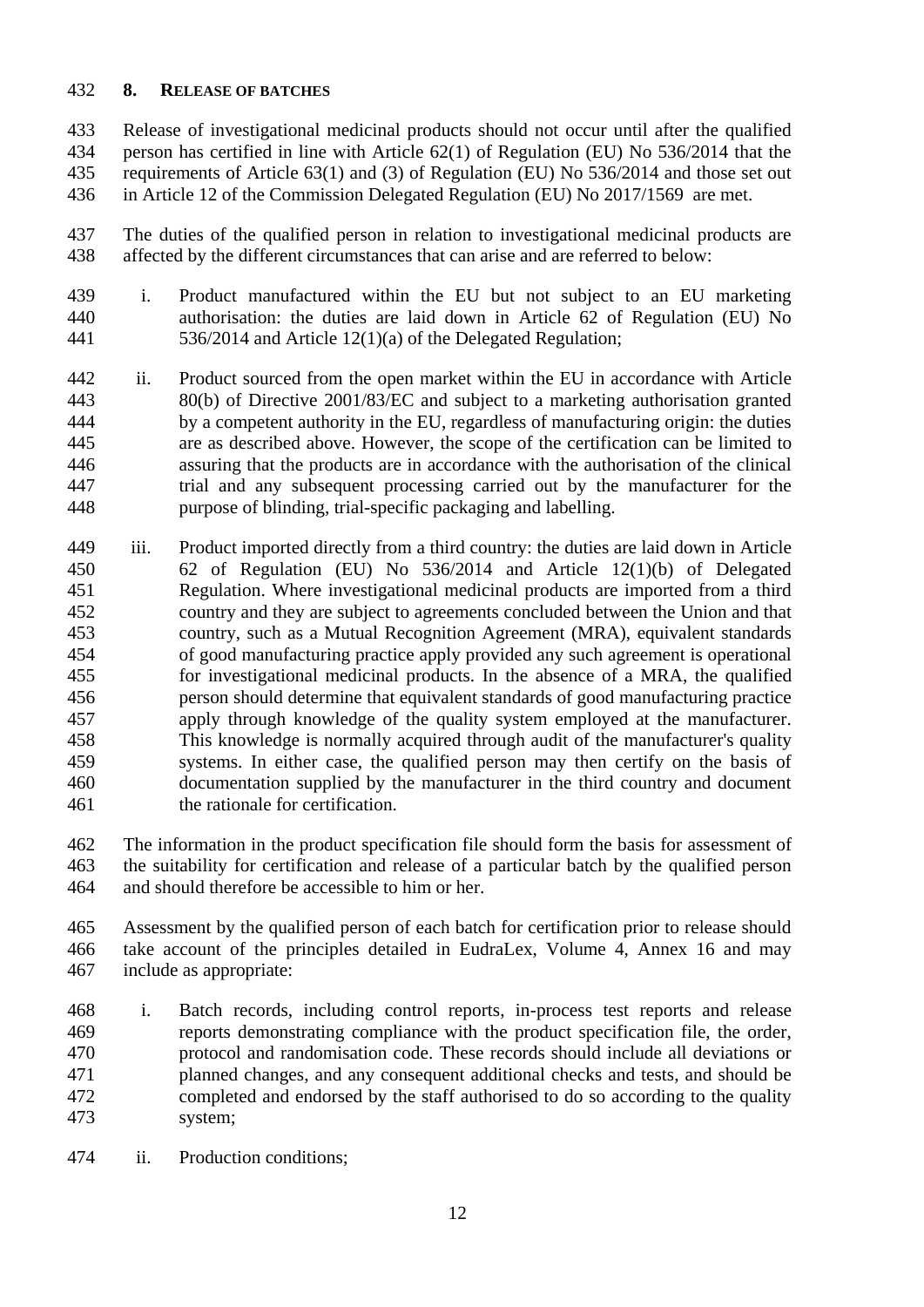iii. Cleaning records; iv. The qualification status of facilities, validation status of processes and methods; v. Examination of finished packs; vi. The results of any analyses or tests performed after importation, where relevant; vii. Stability plan and reports; viii. The source and verification of conditions of storage and shipment; ix. Audit reports concerning the quality system of the manufacturer; x. Documents certifying that the manufacturer is authorised to manufacture investigational medicinal product for export by the appropriate authorities in the third country; xi. Where relevant, regulatory requirements for marketing authorisation, good manufacturing practice standards applicable and any official verification of compliance with good manufacturing practice; xii. Verification of the supply chain including manufacturing, packaging, labelling and testing sites for the investigational medicinal products; xiii. All factors of which the qualified person is aware that are relevant to the quality of the batch.

 The relevance of the above elements is affected by the country of origin of the product, the manufacturer, the status of the product, i.e. with or without a marketing authorisation granted by competent authorities in the EU or in a third country, and the phase of development of the product.

 Where investigational medicinal products are produced and packaged at different sites under the supervision of different qualified persons, sharing of responsibilities amongst qualified persons in relation to compliance of a batch must be defined in a document formally agreed by all parties.

 Where required to support certification, the qualified person has to ensure that investigational medicinal products have been stored and transported under conditions to maintain product quality and supply chain security. Relevant situations may include short expiry date products released prior to final qualified person certification, or where return of investigational medicinal products to an authorised manufacturer for re-labelling and re-packaging remains a possibility.

 The qualified person is not required to certify re-packaging or re-labelling carried out pursuant to Article 61(5)(a) of Regulation (EU) No 536/2014.

 Where the manufacturer is delegated by the sponsor to perform the regulatory release in addition to certification by the qualified person, the arrangements should be defined in an agreement between the sponsor and the manufacturer. Relevant clinical trial authorisation and amendment information should be available for reference in the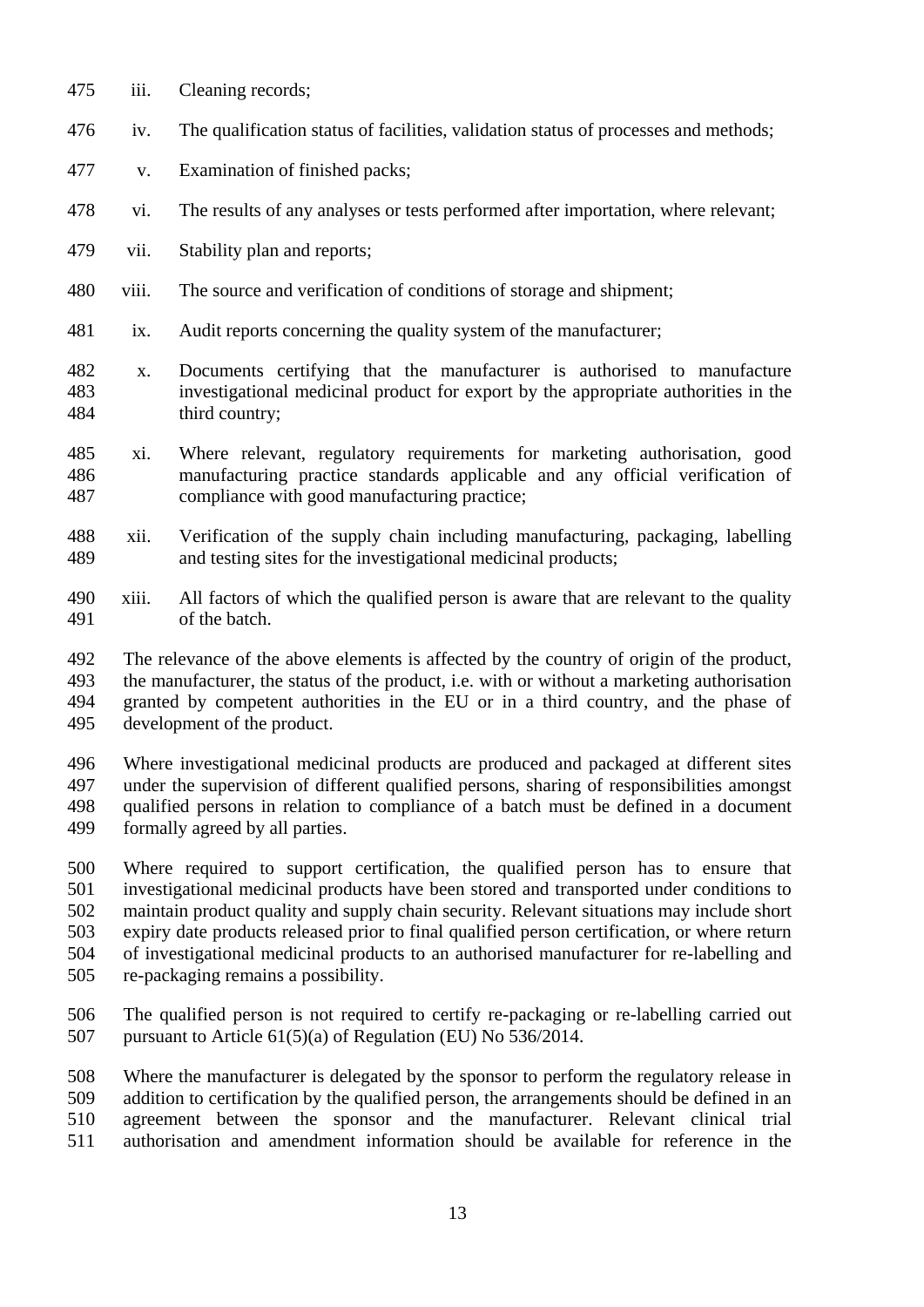- product specification file and the manufacturer should ensure the necessary clinical trial
- authorisations are in place and prior to shipping product for use in the trial.
- After certification by the qualified person, investigational medicinal products should be
- stored and transported under conditions to maintain product quality and supply chain
- security.

#### **9. OUTSOURCED OPERATIONS**

 Activities which are outsourced should be defined, agreed and controlled by written contracts between the contract giver and the party to whom the operations are outsourced in accordance with Article 13 of Delegated Regulation and the principles detailed in EudraLex Volume 4, Part I, Chapter 7.

### **10. COMPLAINTS**

 There should be written procedures describing the actions to be taken upon receipt of a complaint at the manufacturing, storage or importation site. All complaints should be documented and assessed to establish if they represent a potential quality defect or other issue. The procedures should ensure that the sponsor is able to assess the complaints to determine if they justify the reporting of a serious breach, as required by Article 52 of Regulation (EU) No 536/2014.

- The investigation of quality defect should be performed in accordance with the principles detailed in EudraLex, Volume 4, Part I, Chapter 8.
- The conclusions of the investigation should be discussed between the manufacturer and
- the sponsor, if different, in a timely manner. This should involve the qualified person and
- those responsible for the relevant clinical trial in order to asses any potential impact on
- the trial, product development and on subjects.
- **11. RECALLS AND RETURNS**

### **11.1. Recalls**

 Procedures for retrieving investigational medicinal products and documenting this retrieval should in line with Article 14 of the Delegated Regulation be agreed by the sponsor in cooperation with the manufacturer, where different. The manufacturer, investigator and the sponsor's representative need to understand their obligations under the retrieval procedure. The procedures for retrieval of investigational medicinal products should be in accordance with the principles detailed in EudraLex, Volume 4, Part I, Chapter 8.

 To facilitate recall, a detailed inventory of the shipments made by the manufacturer should be maintained.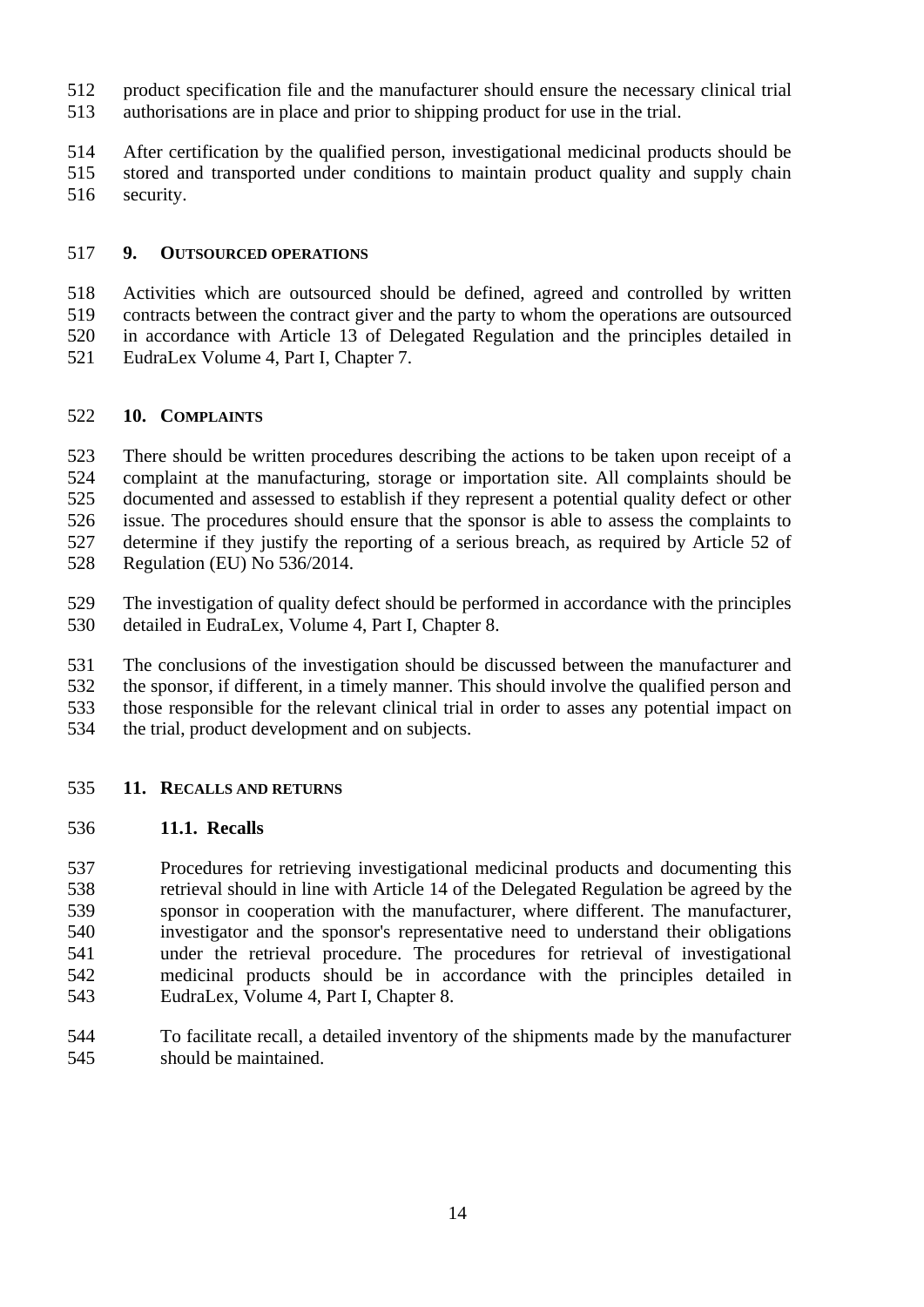### **11.2. Returns**

 Returned investigational medicinal products should be clearly identified and stored in an appropriately controlled, dedicated area. Inventory records of returned products should be kept.

### **11.3. Destruction**

 The manufacturer or sponsor's representative should destroy investigational medicinal products only with prior written authorisation by the sponsor. The arrangements for destruction of investigational medicinal products have to be described in the protocol. Any arrangement between sponsor and manufacturer in this regard should be defined in their technical agreement.

 Destruction of unused investigational medicinal products should be carried out only after reconciliation of delivered, used and recovered products and after investigation and satisfactory explanation of any discrepancies upon which the reconciliation has been accepted.

 Records of destruction operations should be retained, including a dated certificate of destruction or a receipt for destruction to the sponsor. These documents should clearly identify or allow traceability to the batches and/or patient numbers involved and the actual quantities destroyed.